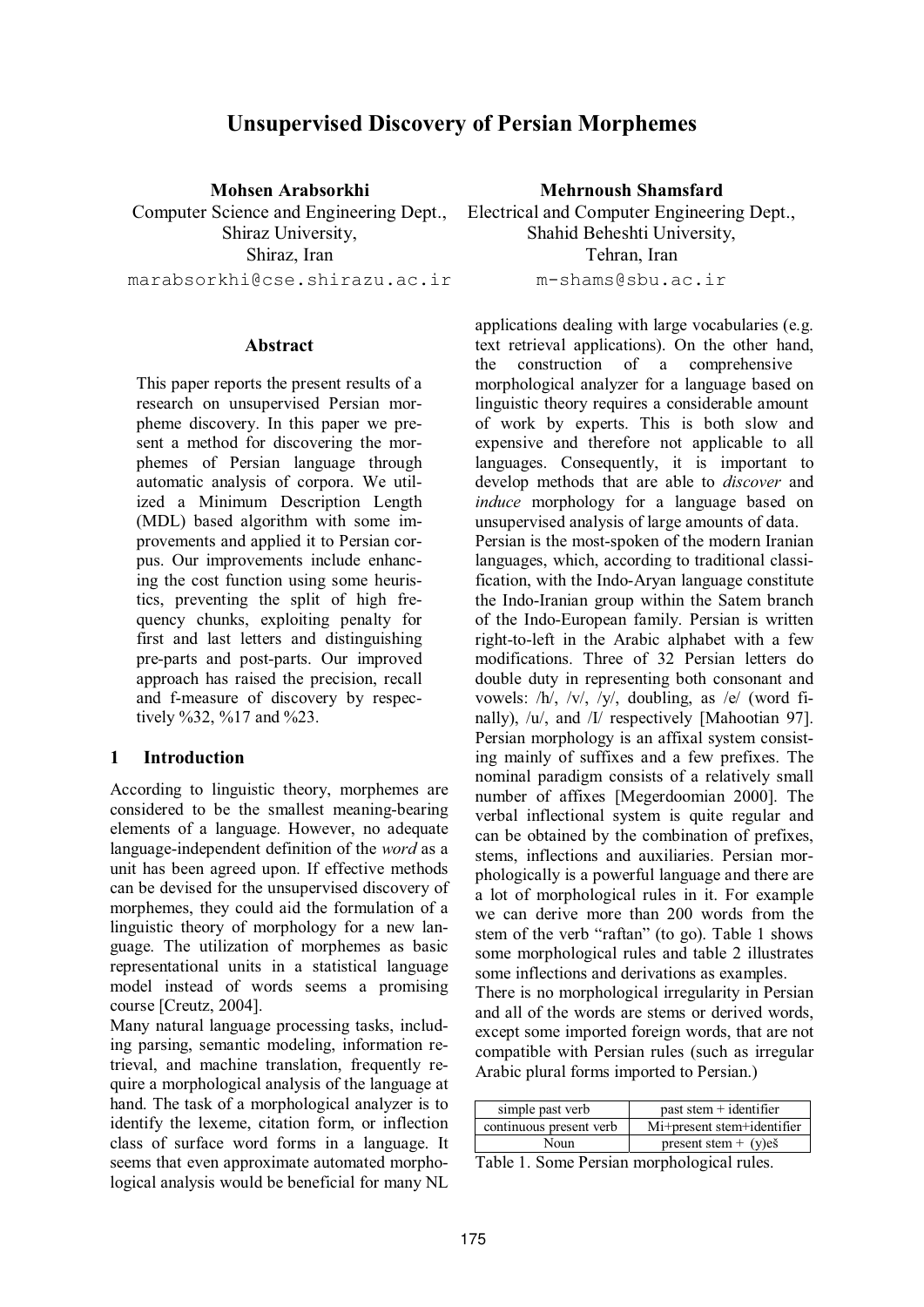| <b>POS</b>                                | Persian     | Translation  |
|-------------------------------------------|-------------|--------------|
| Verb Infinitive                           | Negaštæn    | to write     |
| Present Verb Stem                         | Negar       | Write        |
| Past Verb Stem                            | Negašt      | wrote        |
| Continuous Present verb                   | mi-negar-æm | I am writing |
| Simple Past verb                          | negašt-æm   | I wrote      |
| Noun from verb                            | Negæreš     | Writing      |
| $\mathbf{m}$ 11 $\mathbf{A}$ $\mathbf{A}$ |             |              |

Table 2. Some example words.

### **2 Related Works**

There are several approaches for inducing morphemes from text. Some of them are supervised and use some information about words such as part of speech (POS) tags, morphological rules, suffix list, lexicon, etc. Other approaches are unsupervised and use only raw corpus to extract morphemes. In this section we concentrate on some unsupervised methods as related works.

[Monson 2004] presents a framework for unsupervised induction of natural language morphology, wherein candidate suffixes are grouped into candidate inflection classes, which are then placed in a lattice structure. With similar arranged inflection classes placed near one candidate in the lattice, it proposes this structure to be an ideal search space in which to isolate the true inflection classes of a language. [Schone and Jurafsky 2000] presents an unsupervised model in which knowledge-free distributional cues are combined orthography-based with information automatically extracted from semantic word cooccurrence patterns in the input corpus.

Word induction from natural language text without word boundaries is also studied in [Deligne and Bimtol 1997], where MDL- based model optimization measures are used. Viterbi or the forward- backward algorithm (an EM algorithm) is used for improving the segmentation of the corpus. Some of the approaches remove spaces from text and try to identify word boundaries utilizing e.g. entropy- based measures, as in [Zellig and Harris, 1967; Redlich, 1993].

[Brent, 1999] presents a general, modular probabilistic model structure for word discovery. He uses a minimum representation length criterion for model optimization and applies an incremental, greedy search algorithm which is suitable for on- line learning such that children might employ.

[Baroni, et al. 2002] proposes an algorithm that takes an unannotated corpus as its input, and a ranked list of probable returning related pairs as its output. It discovers related pairs by looking morphologically for pairs that are both orthographically and semantically similar.

[Goldsmith 2001] concentrates on stem+suffixlanguages, in particular Indo-European languages, and produces output that would match as closely as possible with the analysis given by a human morphologist. He further assumes that stems form groups that he calls *signature*s, and each signature shares a set of possible affixes. He applies an MDL criterion for model optimization.

### **3 Inducing Persian Morphemes**

Our task is to find the correct segmentation of the source text into morphemes while we don't have any information about words or any structural rules to make them. So we use an algorithm that works based on minimization of some heuristic cost function. Our approach is based on a variation of MDL model and contains some modifications to adopt it for Persian and improve the results especially for this language.

Minimum Description Length (MDL) analysis is based on information theory [Rissanen 1989]. Given a corpus, an MDL model defines a description length of the corpus. Given a probabilistic model of the corpus, the description length is the sum of the most compact statement of the model expressible in some universal language of algorithms, plus the length of the optimal compression of the corpus, when we use the probabilistic model to compress the data. The length of the optimal compression of the corpus is the base 2 logarithm of the reciprocal of the probability assigned to the corpus by the model. Since we are concerned with morphological analysis, we will henceforth use the more specific term the morphology rather than model.

# (1) Descriptio nLength (Corpus C, Model M)=  $-\log_2 p(M) - \log_2 p(C | M)$

MDL analysis proposes that the morphology M which minimizes the objective function in  $(1)$  is the best morphology of the corpus. Intuitively, the first term (the length of the model, in bits) expresses the conciseness of the morphology, giving us strong motivation to find the simplest possible morphology, while the second term expresses how well the model describes the corpus in question.

The method proposed at [Creutz 2002; 2004] is a derivation of MDL algorithm which we use as the basis of our approach. In this algorithm, each time a new word token is read from the input, different ways of segmenting it into morphs are evaluated, and the one with minimum cost is selected. First, the word as a whole is considered to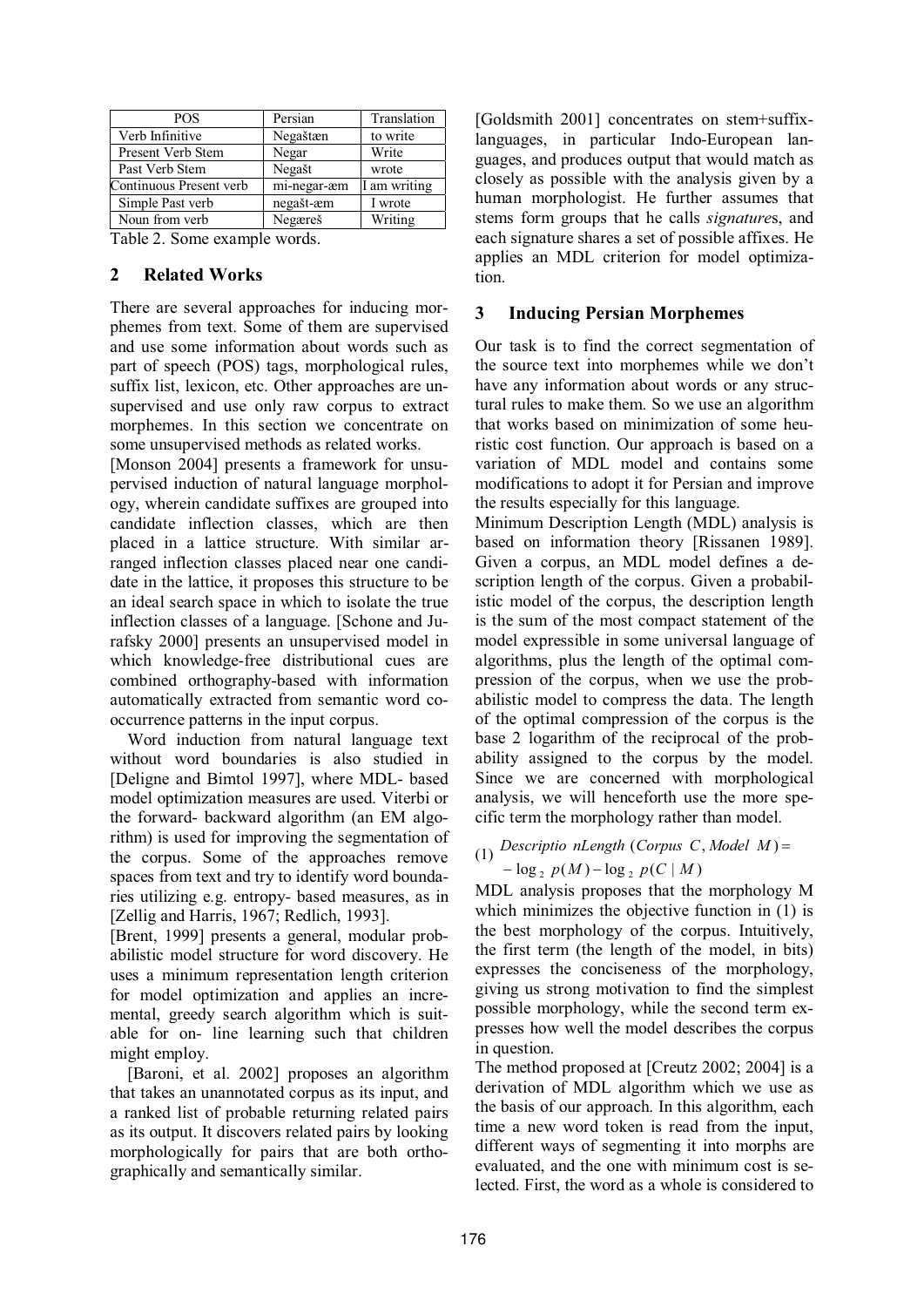be a morph and added to the morph list. Then, every possible splits of the word into two parts are evaluated. The algorithm selects the split (or no split) that yields the minimum total cost. In case of no split, the processing of the word is finished and the next word is read from input. Otherwise, the search for a split is performed recursively on the two segments. The order of splits can be represented as a binary tree for each word, where the leaves represent the morphs making up the word, and the tree structure describes the ordering of the splits.

During model search, an overall hierarchical data structure is used for keeping track of the current segmentation of every word type encountered so far. There is an occurrence counter field for each morph in morph list. The occurrence counts from segments flow down through the hierarchical structure, so that the count of a child always equals the sum of the counts of its parents. The occurrence counts of the leaf nodes are used for computing the relative frequencies of the morphs. To find out the morph sequence that a word consists of, we look up the chunk that is identical to the word, and trace the split indices recursively until we reach the leaves, which are the morphs. This algorithm was applied on Persian corpus and results were not satisfiable. So we gradually, applied some heuristic functions to get better results. Our approach contains (1) Utilizing a heuristic function to compute cost more precisely, (2) Using Threshold to prevent splitting high frequency chunks, (3) Exerting Penalty for first and last letters and (4) Distinguishing Pre-parts and post-parts.

After analyzing the results of the initial algorithm, we observed that the algorithm tries to split words into some morphemes to keep the cost minimum based on current morph list so recognized morphemes may prevent extracting new correct morphemes. Therefore we applied a new reward function to find the best splitting with respect to the next words. In fact our function (equation (2)) rewards to the morphemes that are used in next words frequently.

(2) 
$$
RF = \{ \text{ freq } (LP) * (len (LP) - 1) / WN \} +
$$
  
 $\{ \text{ freq } (RP) * (len (RP) - 1) / WN \} * C$ 

In which LP is the left part of word, RP is the right part of it, Len (p) is the length of part P (number of characters), freq $(p)$  is the frequency of part P in corpus, WN is the number of words (corpus size) and C is a constant number.

In this cost function freq(LP)/WN can be interpreted as the probability of LP being a morph in the corpus. We use len(P) to increase the reward for long segments that are frequent and it is decreased by 1 to avoid mono-letter splitting. We found the parameter C empirically. Figure 1 shows the results of the algorithm for various amounts of C.



Figure 1. Algorithm results for various Cs.

Our experiments showed that the best value for C is 8. It means that RP is 8 times more important that LP. This may be because of the fact that Persian is written right-to-left and moreover most of affixes are suffixes.

The final cost function in our algorithm is shown in equation (3).

(3)  $F = \Delta E - RF$ 

In which E is the description length, calculated in equation (1) and RF the cost function described in equation (2). Since RF values are in a limited range, they are large numbers (in comparison with other function values) in the first iterations, but after processing some words, cost function values will become large so that the RF is not significant any more. So we used the difference of cost function in two sequential processes (two iterations) instead of the cost function itself. In other words in our algorithm the cost function (E) is re-evaluated and replaced with its changes  $(\Delta E)$ . This improvement causes better splitting in some words such as the words shown in table 3. (Each word is shown by its written form in English alphabet : its pronunciation (its translation)).

| word            | Initial alg.         | Improved alg.         |
|-----------------|----------------------|-----------------------|
| šn: šen (sand)  | šn                   | šn                    |
| šnva: šenæva    | $\sin + \mathrm{va}$ | $\text{snv}$ (hear) + |
| (that can hear) |                      | a (subjective         |
|                 |                      | adjective sign)       |
| mi-šnvm:        | mi (continuous       | $mi + \s n v + m$     |
| mi-šenævæm      | $tense sign) +$      | (first person         |
| (I hear)        | $sin + v + m$        | pronoun)              |

Table 3. Comparing the results of the initial and improved algorithm.

We also used a frequency threshold T to avoid splitting words that are observed as a substring in other words. It means that in the current algorithm, for each word we first compute its frequency and it will be splitted just when it is used